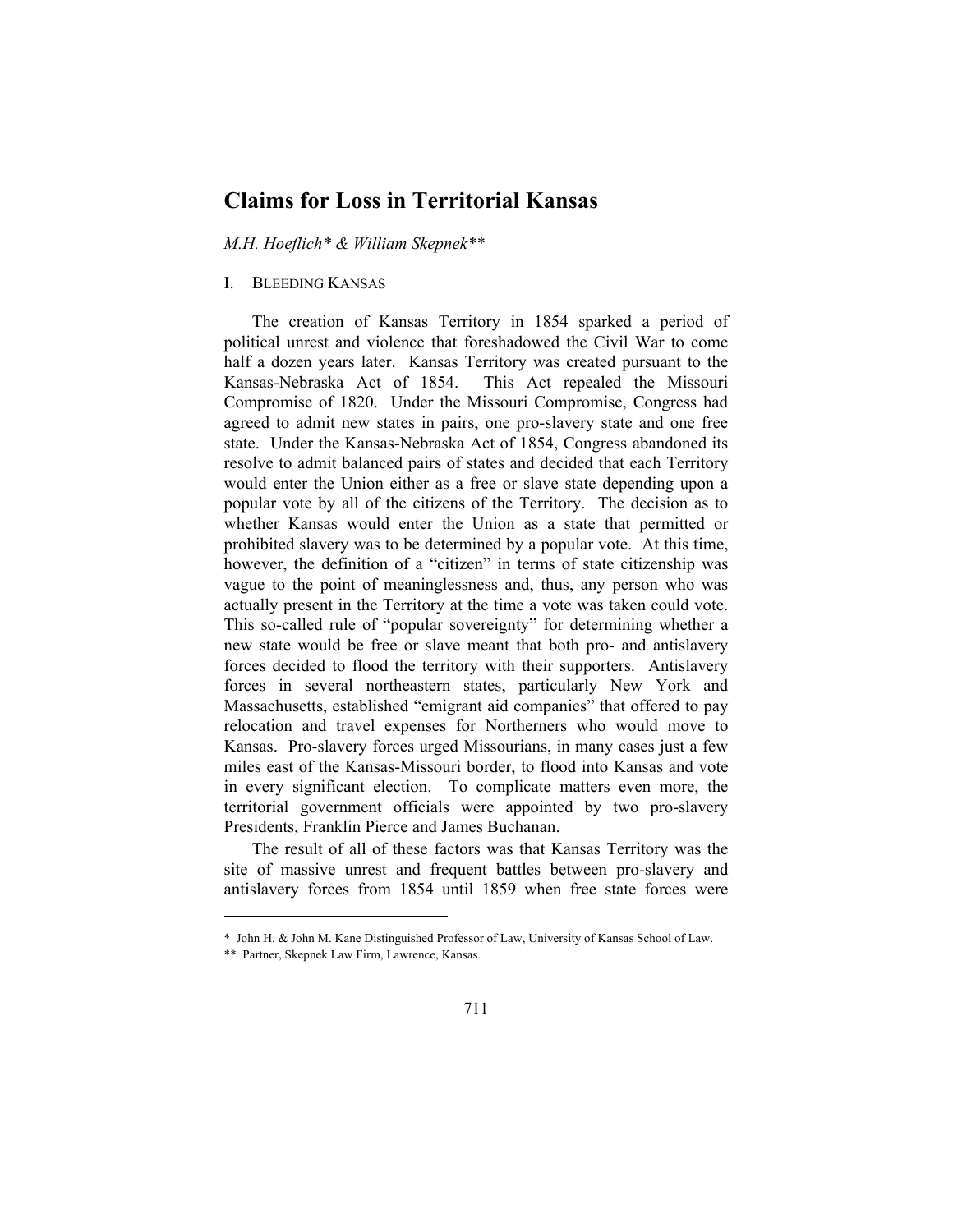finally victorious and the antislavery Wyandotte Constitution of 1859 was approved by a constitutional convention held at Wyandotte. This five-year period of unrest has come to be called "Bleeding Kansas." The history of this period has been studied by generations of historians and the consensus among them is that violence, particularly in the form of armed raids by both sides, was commonplace. The result of these frequent clashes—as well as the involvement of federal military forces to quell them—was that many of the residents of the Territory suffered major losses. In particular, Douglas County, of which Lawrence was the county seat, saw massive conflict and the destruction of property during this period. Surrounding counties also saw a great deal of violence and many residents suffered losses.

The large scale of the losses suffered by residents of Kansas Territory from the very beginning of its settlement led to a "treaty," executed at Lawrence, Kansas, December 8, 1855, and signed by Governor Wilson Shannon, Charles Robinson, and J.H. Lane."<sup>1</sup> A provision of this "treaty" stated: "And provided further, that Governor Shannon agrees to use his influence to secure to the citizens of Kansas Territory remuneration for any damages suffered in any unlawful depredations, if any such have been committed by the sheriff's *posse* in Douglas county."<sup>2</sup>

In January 1857, Governor Geary recommended, following the spirit of the 1855 "treaty," that Congress pass legislation establishing a commission to take testimony as to losses by Kansas residents.<sup>3</sup> Congress did not pass such legislation.<sup>4</sup>

#### II. THE CLAIMS COMMISSION OF 1857

The response of the Kansas Territorial Government to the widespread violence and looting that had plagued Kansas Territory since its creation, in the absence of federal action from 1855 to 1857, was to establish commissions to travel throughout the counties affected by the violence, hold formal hearings at which residents could present claims of losses, and forward these losses to the Congress in the hopes that

 <sup>1.</sup> G.W. & W. HUTCHINSON & CO. ET AL., LOSSES BY CITIZENS OF KANSAS TERRITORY, H.R. MISC. DOC. NO. 41-7, at 1 (1869). This "treaty," since it specifically mentioned losses caused by Sheriff Jones' actions, would have been for the benefit primarily of free-staters, since Jones was a pro-slavery partisan. *Id.*; s*ee infra* text accompanying note 39.

 <sup>2.</sup> H.R. Misc. Doc. No. 41-7, at 1.

 <sup>3.</sup> *Id.* at 2.

 <sup>4.</sup> *Id.*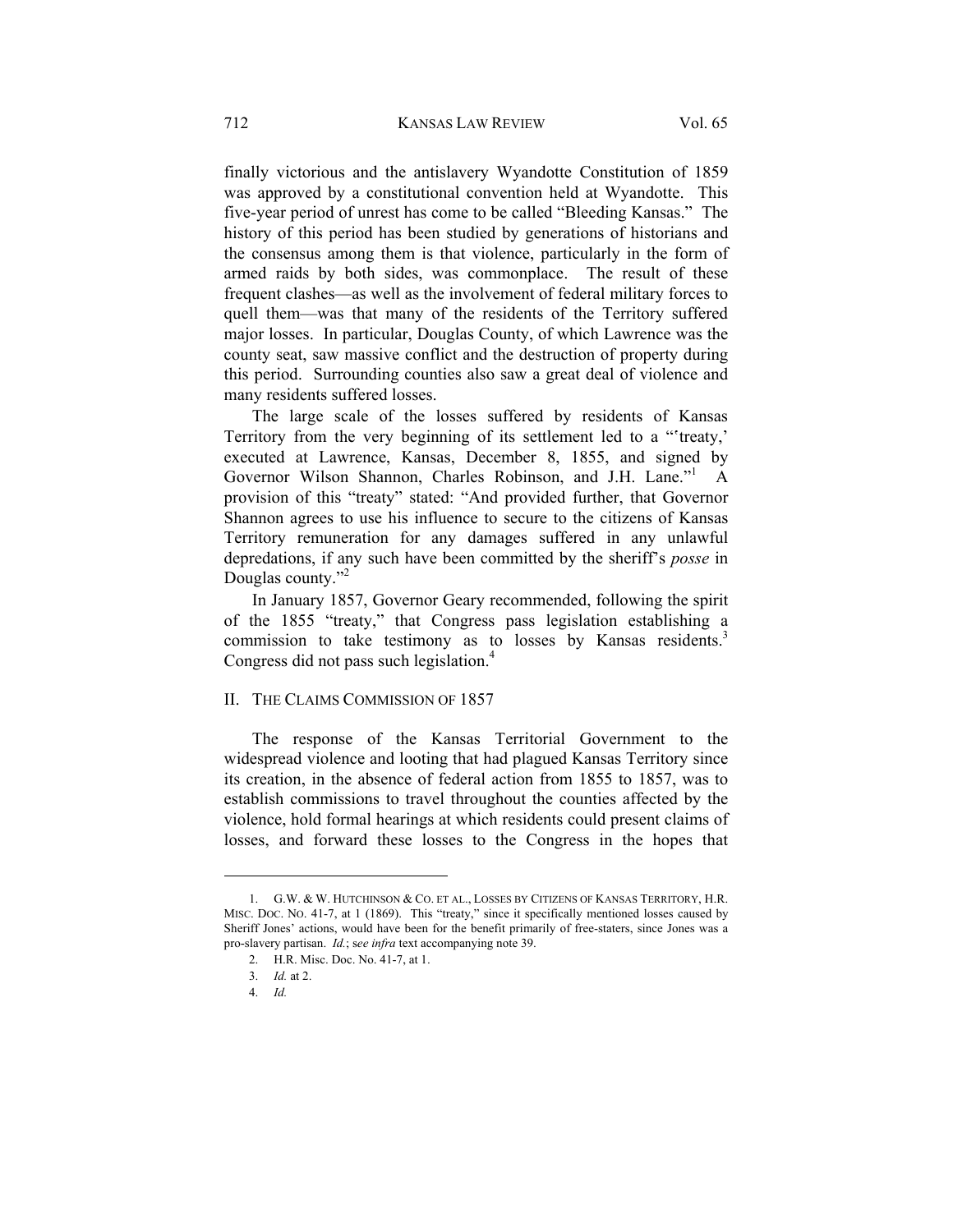Congress would authorize payment of the claims. During the territorial period, there were separate claims commissions established in 1857 and 1859. On February 23, 1857, the Territorial Legislature passed bills authorizing the appointment of a "Commissioner for Auditing Claims."<sup>5</sup> H.J. Strickler was appointed as Commissioner pursuant to the legislation. Strickler was a Virginian who moved to Kansas Territory and took a claim in Tecumseh in Douglas County. He was appointed as the Territory's Adjutant General in 1855 and served in that role for more than a decade. He was an engineer by training, not a lawyer.<sup>6</sup> Nevertheless, he conducted the claims hearings in an exceptionally lawyerlike way and, although he had expressed pro-slavery sentiments, did so impartially.<sup>7</sup>

The process that Strickler adopted for his hearings was straightforward. He heard testimony on two types of claims. "Public claims" were those for "[m]oneys actually and necessarily expended for the purpose of maintaining and carrying into effect the laws of this Territory, or for the purpose of suppressing any rebellion or insurrection, whether in sustaining the militia or any posse of the marshal or any sheriff of any county of the Territory."<sup>8</sup> "Private claims" were:

Claims of all persons who may have sustained any loss or damage in consequence of, or growing out of, the difficulties in this Territory, by way of loss of property or consequent expenses at any time since the passage of the Act to Organize this Territory, viz: May 31, 1854.

Strickler took out advertisements in the Territorial newspapers<sup>10</sup> setting out the definition of claims and stating the times and places that he would hold hearings.<sup>11</sup> He held hearings at seventeen locations, with most hearings lasting two days.12 Claimants were required to present their claims in the form of a written petition "reciting all the facts and

 <sup>5.</sup> H.J. Strickler, Claims of the Citizens of the Territory of Kansas, H.R. Misc. Doc. No. 35- 43, at 1–3 (1858).

 <sup>6.</sup> *See H.J. Strickler*, KANSASBOGUSLEGISLATURE.ORG, http://kansasboguslegislature.org/ members/strickler\_h\_j.html (last visited Mar. 24, 2017).

 <sup>7.</sup> *Id.*

 <sup>8.</sup> H.R. MISC. DOC. NO. 35-43, at 1.

 <sup>9.</sup> *Id.*

 <sup>10.</sup> *Id.* at 1–2; *see generally* WILLIAM E. CONNELLEY, KAN. STATE HISTORICAL SOC'Y & DEP'T OF ARCHIVES, HISTORY OF KANSAS NEWSPAPERS (1916), https://babel.hathitrust.org/ cgi/pt?id=coo1.ark:/13960/t0gt6t140;view=1up.

 <sup>11.</sup> H.R. Misc. Doc. No. 35-43, at 1–3.

 <sup>12.</sup> *Id.* at 2.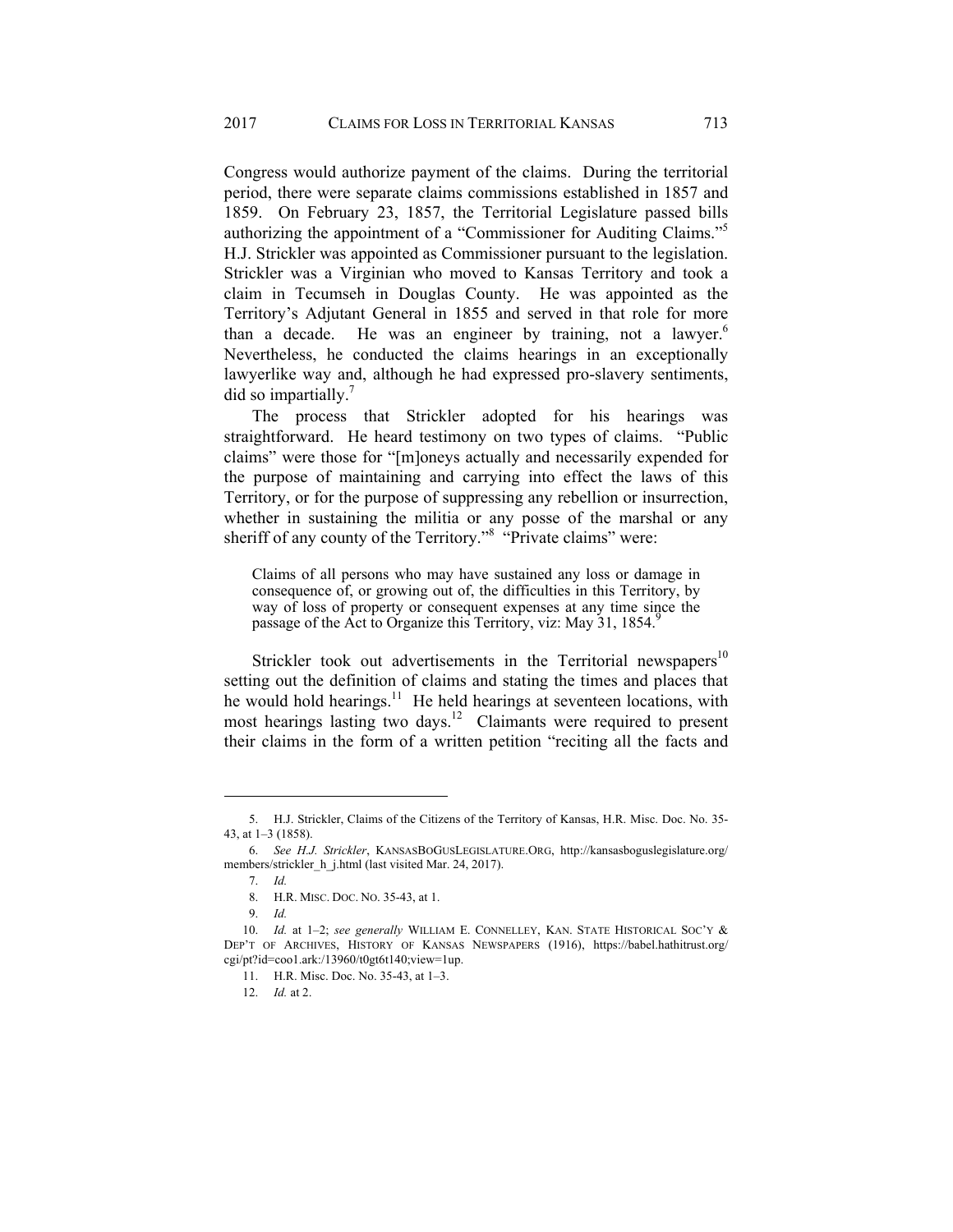circumstances connected therewith."13 They were required to bring with them "bills of items or other vouchers, all duly authenticated under oath, officially certified by officers, civil or military."14 Claims had to "be supported by the fullest proof possible to be obtained" and all property had to "be described with reasonable certainty, and the value particularized and stated."<sup>15</sup> Claimants were also informed that they should have two witnesses who could testify under oath as to the truth of the claims.<sup>16</sup> The requirements for claimants to meet were as stringent or more stringent than required in normal court proceedings in the Territory at the time.

During the course of the proceedings, Commissioner Strickler heard testimony from 357 petitioners and granted relief to  $350^{17}$  Not all petitioners received the full amount claimed. In total, petitioners claimed  $$301,225.11<sup>18</sup>$  Of this total, Strickler approved as "proven" a total of  $$254,279.28<sup>19</sup>$  Of the total claims made,  $$38,942.90$  were "public claims" and \$215,311.38 were "private claims."20 The claims were submitted to Congress on April 7,  $1858<sup>21</sup>$  None of the submitted claims was approved or paid by Congress.<sup>22</sup>

### III. THE CLAIMS COMMISSION OF 1859

The failure of the Strickler Commission to gain any relief for Kansas Claimants did not deter the Territorial Legislature from a second attempt. In January 1859, then-Governor Medary requested that the legislature pass another bill authorizing a second claims commission and another round of testimony from claimants.<sup>23</sup> In addition to the fact that the Strickler Commission had failed to gain any compensation, another motive for appointing a second commission may have been the suspicion that Strickler had not been entirely impartial because he was a member of

l

18. *Id.* at 678.

 <sup>13.</sup> *Id.* at 2–3.

 <sup>14.</sup> *Id.* at 3.

 <sup>15.</sup> *Id.*

 <sup>16.</sup> *Id.*

 <sup>17.</sup> *See id.* at 672–78.

 <sup>19.</sup> *Id.*

 <sup>20.</sup> *Id.*

 <sup>21.</sup> *See id.* at 1.

 <sup>22.</sup> *See* H.R. Comm. of Claims, Kansas Claims, H.R. Rep. No. 36-104, at 81 (1861).

 <sup>23.</sup> William Hutchinson, *Claims for Losses of Kansas Settlers During the Troubles of 1855 and 1856*, *in* 6 TRANSACTIONS OF THE KANSAS STATE HISTORICAL SOCIETY, 1897–1900, 360, 360 (Geo. W. Martin ed., 1900).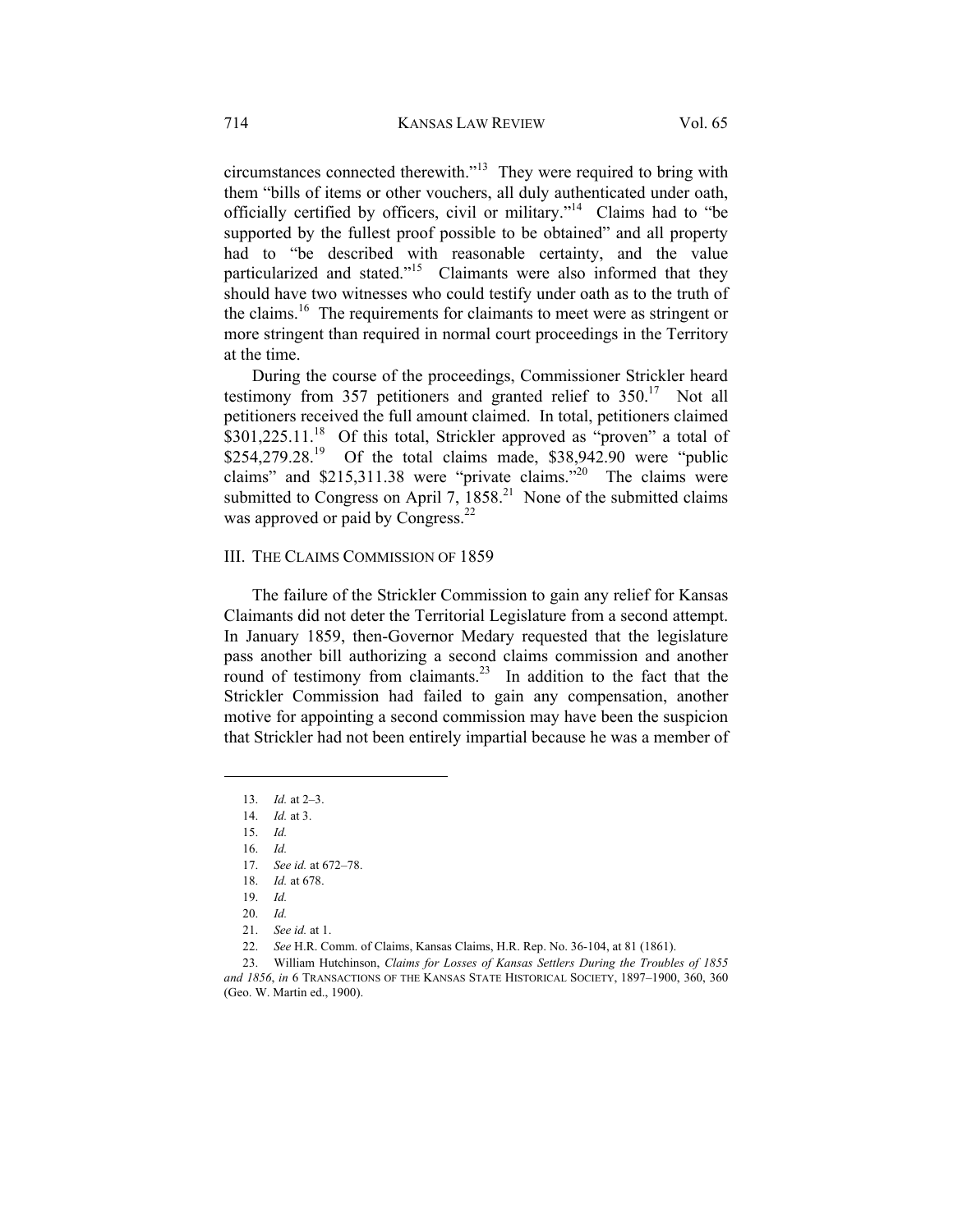the pro-slavery faction, which by 1859 had been soundly defeated.<sup>24</sup> One month after the governor's request, the legislature passed a bill authorizing the creation of a new claims commission and appointed Edward Hoogland, Henry J. Adams, and Samuel A. Kingman as the three commissioners.<sup>25</sup> In addition, William McKay was appointed as the commission's lawyer.<sup>26</sup>

There were both differences and similarities in the operations of the 1859 Commission and the 1857 Commission apart from the larger number of commissioners and the addition of a commission lawyer. The 1859 Commission did hold hearings at multiple locations, although it would seem that the Commission established its base at Lawrence and stayed in continuous session there for five months.<sup>27</sup> Certainly, requiring all claimants to come to Lawrence may have disadvantaged those who lived far from there. Since Lawrence was a free-state stronghold, this may well have resulted in advantaging the claims of free-staters.<sup>28</sup> The basic process followed by the two commissions remained essentially the same.<sup>29</sup> Each citizen with a claim was required to come before the Commission and present sworn testimony as well as a written statement supporting the claims. $30$  At least two witnesses were required to present sworn testimony that the claimants' statements as to losses were true and  $\alpha$  accurate.<sup>31</sup> Once this was done, the commissioners determined whether all, a portion of, or none of the claim should be granted. Once a determination of the amount of the claim to be granted was made, the claim was then scheduled to be included in the report to the territorial legislature asking for funds to pay the claims. Each claimant found to have a valid claim was given a certificate to be presented once Congress funded the claims.<sup>32</sup> Unfortunately, these claims from the second

l

 <sup>24.</sup> *See* H.R. REP. NO. 36-104, at 81–82.

 <sup>25.</sup> Hutchinson, *supra* note 23, at 360–61.

 <sup>26.</sup> *Id.* at 361.

 <sup>27.</sup> *Id.*; H.R. REP. NO. 36-104, at 89–90.

 <sup>28.</sup> *See* Hutchinson, *supra* note 23, at 361 (noting that the property claims of free-staters amounted to approximately five times those of pro-slavery residents in the 1859 Commission hearings).

 <sup>29.</sup> The following description of the process is derived from the two commission reports cited. *Compare* H.R. REP. NO. 36-104, at 88–90 (providing "Rules and Regulations" for the 1859 claims), *with* H.J. STRICKLER, CLAIMS OF THE CITIZENS OF THE TERRITORY OF KANSAS, H.R. MISC. DOC. NO. 35-43, at 2–3 (1858) (describing procedures for the 1857 claims).

 <sup>30.</sup> H.R. REP. NO. 36-104, at 88–89.

 <sup>31.</sup> *Id.* at 89.

 <sup>32.</sup> *Id.* at 83–84; *see* Act of Feb. 7, 1859, § 10, *reprinted in* H.R. REP. NO. 36–104, at 86.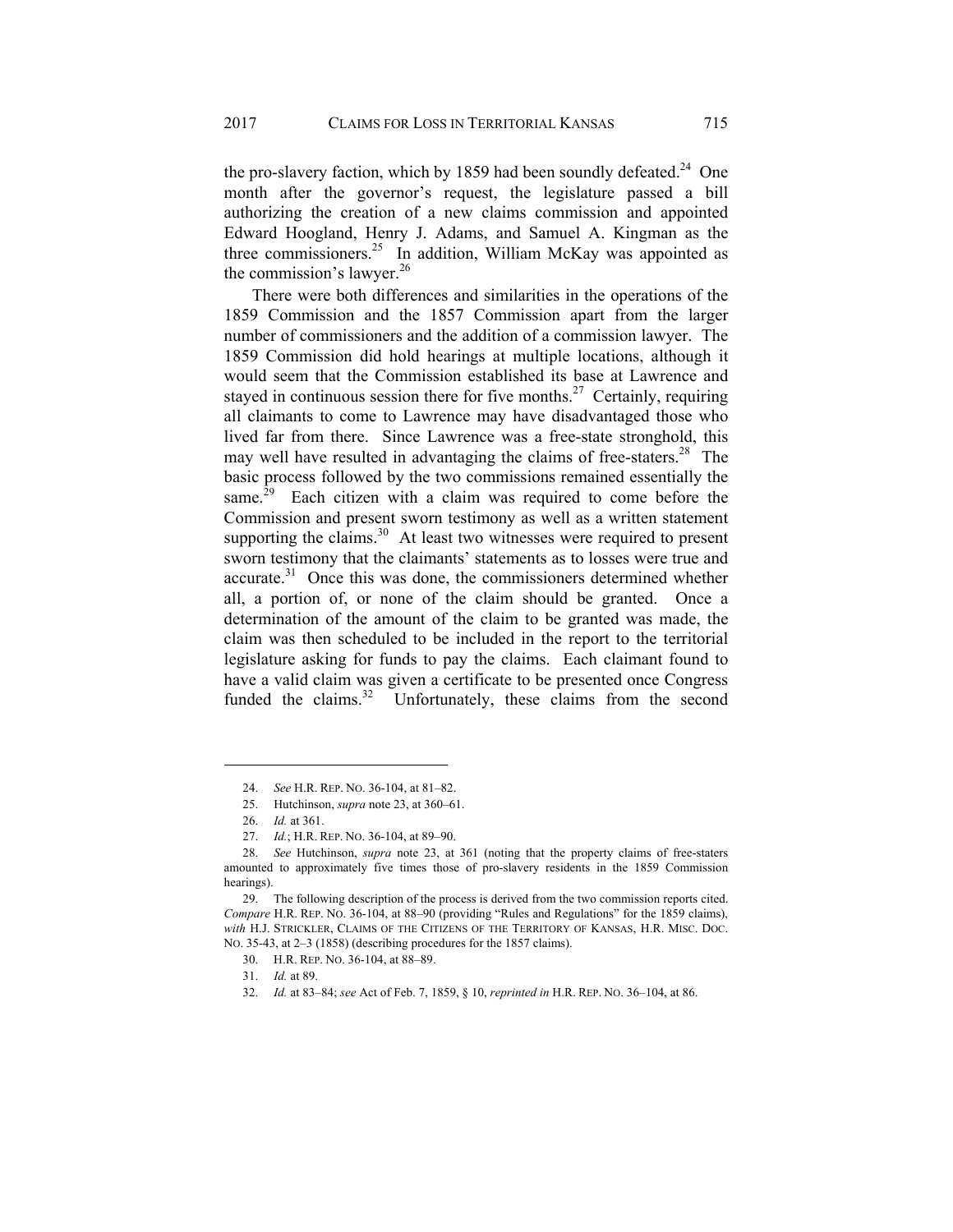commission's hearings met the same fate as the claims from the first: Congress never appropriated funds to pay them.<sup>33</sup>

As noted, the number of claims presented to and approved by the 1859 Commission was somewhat greater than those presented to and approved by the 1857 Commission. In 1857, 357 claims were presented,<sup>34</sup> while the 1859 Commission heard testimony on 487 claims and approved  $440^{35}$  Many of the same claimants who came before the 1857 Strickler Commission to ask for reparations also came before the 1859 Commission.<sup>36</sup> Interestingly, however, the claims were often not precisely the same for various reasons. As was true in 1857, the vast majority of the claims presented were approved, at least in part.<sup>37</sup>

#### IV. ILLUSTRATIVE CLAIMS

The best way to understand the process by which the Kansas Territorial Claims Commissions operated is to examine the actual process as applied to claimants. In so doing, one quickly realizes the seriousness of the process and its value as a historical source.

The fifty-eighth claim presented to H.J. Strickler in November 1857 was filed by Lorenzo Hoyt, a citizen of Lawrence.<sup>38</sup> The claim arose out of the infamous May 21, 1856 "sack of Lawrence," led by Federal Marshal I.B. Donaldson and pro-slavery Sheriff Samuel Jones,<sup>39</sup> a raid which one contemporary writer claimed caused \$200,000 in damages to the city and its citizens. $40$ 

The claimant, Lorenzo Hoyt, stated that his dwelling house, which also served as a boarding house for visitors to Lawrence, and the property therein "was plundered, carried away, or destroyed by" armed men who were part of the Marshal's posse.<sup>41</sup> Lorenzo's claim totaled

 <sup>33.</sup> Hutchinson, *supra* note 23 at 362 ("The total is nearly half a million dollars, and they are still unpaid by the state or the United States.").

 <sup>34.</sup> H.R. MISC. DOC. NO. 35-43, at 672–78.

 <sup>35.</sup> These claims are printed in H.R. REP. NO. 36-104, at 97–105. It is notable that the bill to appropriate these funds, H.R. 1017, 36th Cong. (2d Sess. 1861), was presented just a little more than one month before the firing on Fort Sumter on April 12, 1861 and a little more than a month after Kansas was admitted as a state to the Union on January 29, 1861.

 <sup>36.</sup> *Compare* H.R. MISC. DOC. NO. 35-43, at 672–78, *with* H.R. REP. NO. 36-104, at 97–105.

 <sup>37.</sup> *See* H.R. REP. NO. 36-104, at 97–105.

 <sup>38.</sup> H.R. MISC. DOC. NO. 35-43, at 100–03.

 <sup>39.</sup> *Id.* at 100–01; Nicole Etcheson, Bleeding Kansas: Contested Liberty in the Civil War Era 100–105 (2004).

 <sup>40.</sup> Richard Cordley, A History of Lawrence, Kansas, From the First Settlement to the Close of the Rebellion 92–103 (1895).

 <sup>41.</sup> H.R. MISC. DOC. NO. 35-43, at 100–01.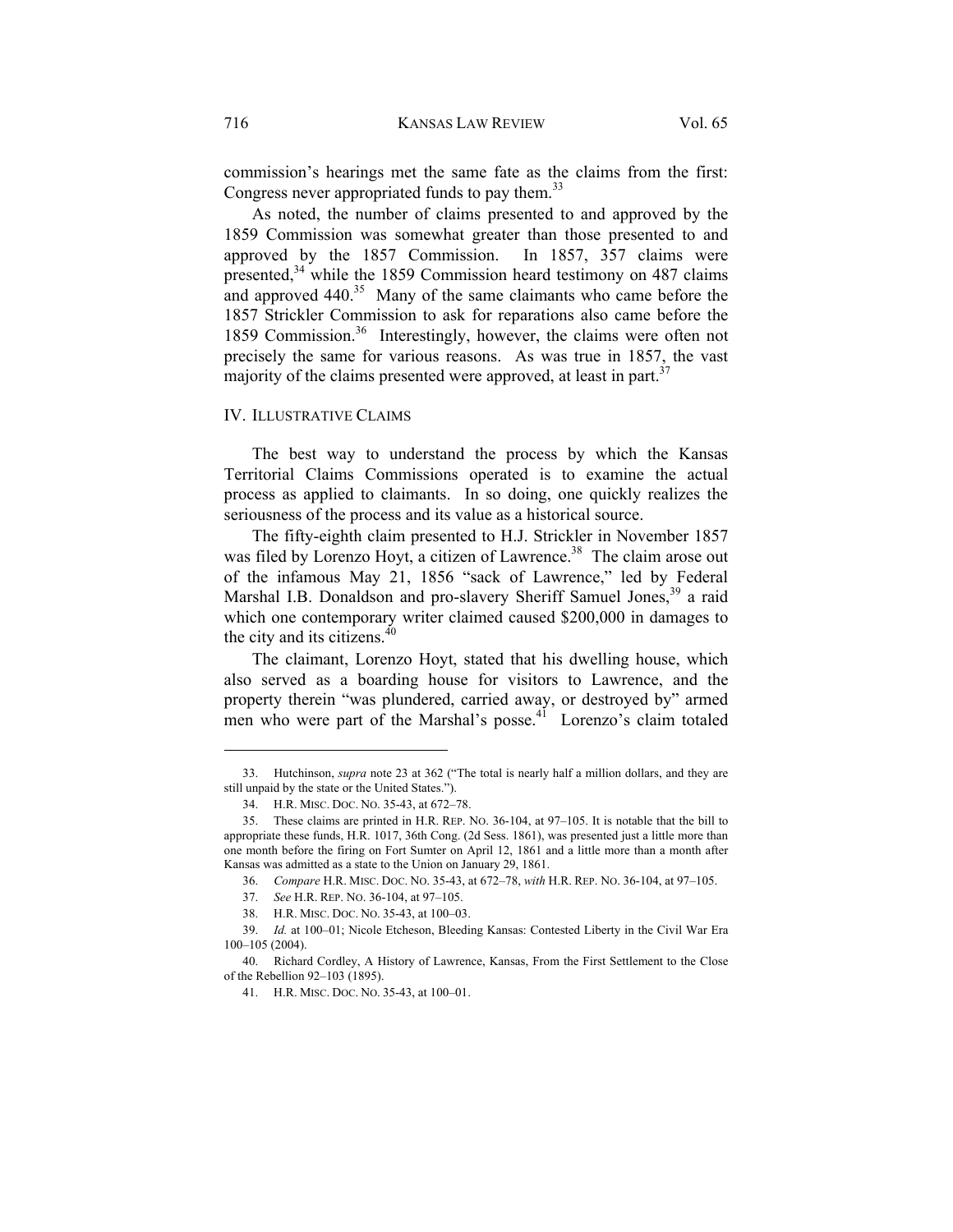\$640 for various household articles including personal clothing, cushions, crockery, a "7-shooter" pistol, a "choice rifle" worth \$40, and a "rifle, very superior" worth  $$50<sup>42</sup>$  He also claimed \$25 for lost books, \$75 for provisions "taken and destroyed," and \$75 in lost profits from his boarding house business.<sup>43</sup> Lorenzo's claims were backed up by sworn testimony of Mary Hoyt and Charles Hoyt, members of the family.<sup>44</sup> Commissioner Strickler allowed the full claim of \$640 as a private claim $45$ 

Sarah E. Hoyt, Lorenzo Hoyt's wife, presented claim No. 1 to the 1859 Claims Commission.<sup>46</sup> She pointedly testified as to why her husband, Lorenzo, was not the claimant as he had been in 1857:

This petitioner further states that on the said 21st day of May she was deserted by her said husband, and had been for the period of one year prior to that time, . . . and that the said articles hereinbefore mentioned belonged wholly to this petitioner . . . . And this petitioner further avers that the said Lorenzo Hoyt has been  $a_4$  common drunkard for the period of twenty-five years last passed . . . .<sup>4</sup>

Although the petitioner had changed from 1857 to 1859, the claims remained exactly the same.<sup>48</sup> Of the witnesses presented to prove the claims, two remained the same and several more were added. Charles Hoyt, Sarah's son, testified both in 1857 and 1859.<sup>49</sup> In 1859, Charles' sworn testimony was more detailed and was an item by item accounting of the last property for which claims had been filed.<sup>50</sup> Interestingly, his testimony was not quite as absolute as it might have been since he stated: "Don't know that mother was damaged by losing boarders consequent upon said ransacking of the house."<sup>51</sup>

The second witness was Mary Hoyt, as was true in  $1857^{52}$  She testified not only that the claims were valid, but also that Lorenzo Hoyt

- 50. *See* H.R. REP. NO. 36-104, at 128–29.
- 51. *Id.* at 129.

 <sup>42.</sup> *Id.* at 101–02.

 <sup>43.</sup> *Id*. at 102.

 <sup>44.</sup> *Id*. at 102–03.

 <sup>45.</sup> *Id*. at 103.

 <sup>46.</sup> H.R. Comm. of Claims, Kansas Claims, H.R. Rep. No. 36-104, at 124 (1861).

 <sup>47.</sup> *Id.* at 125.

 <sup>48.</sup> *Compare id.*, *with* H.R. MISC. DOC. NO. 35-43, at 101–02.

 <sup>49.</sup> H.R. Misc. Doc. No. 35-43, at 103; H.R. Rep. No. 36-104, at 128–29.

 <sup>52.</sup> *Id.* at 126; H.R. MISC. DOC. NO. 35-43, at 102.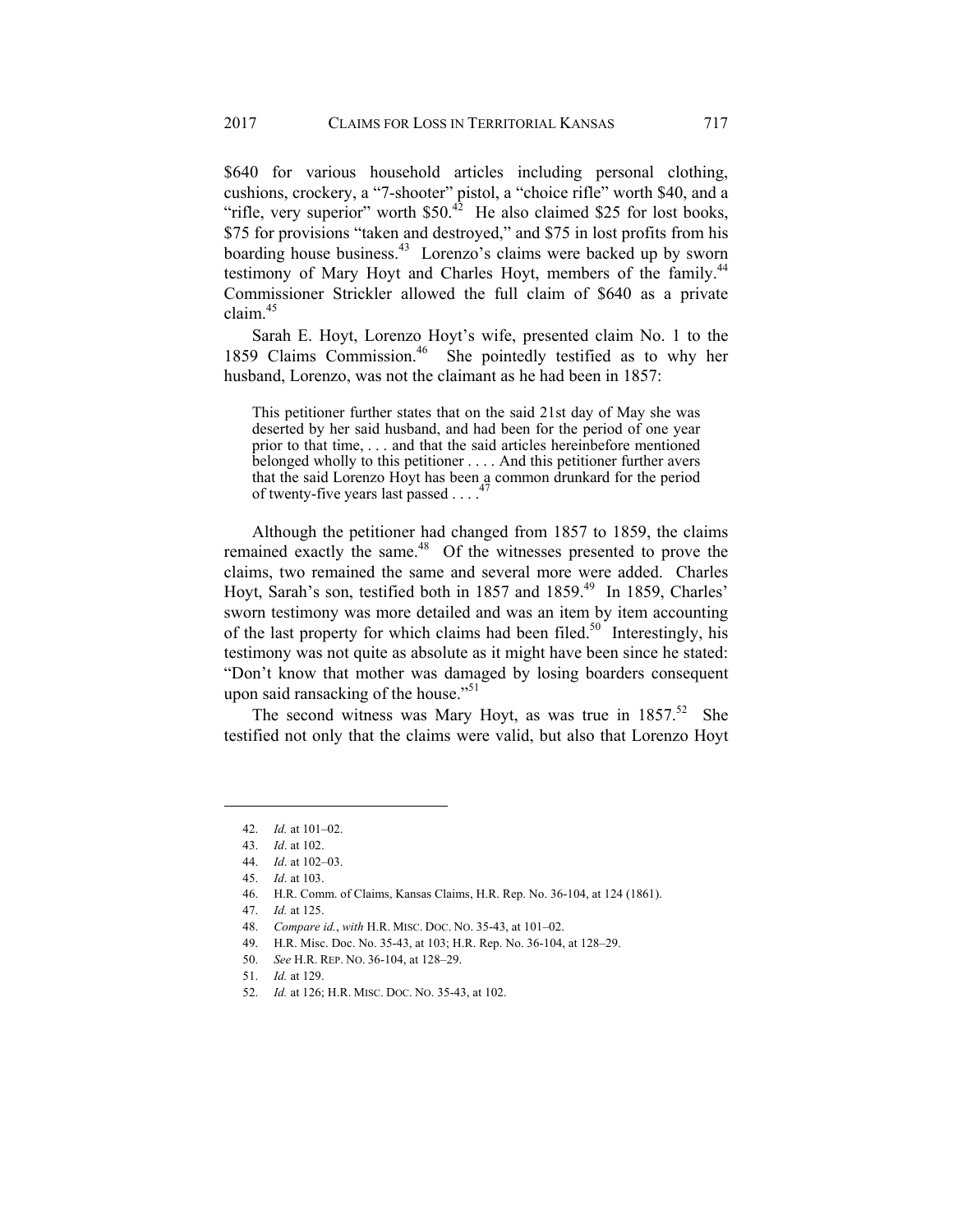had, in fact, abandoned his wife on May 21st, 1856 and that Sarah's claims should be granted fully and Lorenzo's dismissed.<sup>53</sup>

A third witness in the 1859 hearing was one Sheldon C. Russell, a boarder at the house, who testified not as to the truth of the claims presented by Sarah but rather to the fact that all of the property lost had belonged solely to Sarah and not to Lorenzo.<sup>54</sup>

A fourth witness, Turner Sampson, had also been one of the boarders at the house. His testimony, too, was to the effect that the business and all its property had been owned solely by Sarah and not Lorenzo.<sup>55</sup> On cross-examination, Sampson also testified that the losses claimed by Mrs. Hoyt had, in fact, occurred.<sup>56</sup>

Lyman Allen testified that he had sold goods to Mrs. Hoyt during 1856 and that she was doing business alone, that there was no husband present, and that she was called "Widow Hoyt."<sup>57</sup>

Shuler Eldridge, one of Lawrence's leading citizens, went into some detail in his testimony regarding Mrs. Hoyt's marital status.<sup>58</sup> He explained that both Lorenzo and Sarah Hoyt had worked for him in Kansas City in 1855 and that Lorenzo abandoned Sarah and the children at his home in spring 1855.59 Eldridge testified that he brought Sarah and the children to Lawrence during the winter of 1855–1856 and it was at that time that Sarah established her boarding house. $60$  As to Lorenzo at this time, all that Eldridge could say was that "he was dissipating in St. Louis." $61$ 

Finally, George Ford testified that he had met Lorenzo Hoyt on March 8, 1857 at which time Hoyt said that he was returning to join his family *whom he had not seen in two years*. 62

Mrs. Hoyt claimed a total of \$650 and the 1859 Commission approved her claim at the amount of  $$610.<sup>63</sup>$ 

The comparison between the two hearings is quite instructive. First, it would appear that Sarah Hoyt had been excluded from making the case

 <sup>53.</sup> H.R. Rep. No. 36-104, at 126.

 <sup>54.</sup> *Id.* at 128.

 <sup>55.</sup> *Id.* at 127.

 <sup>56.</sup> *Id.* at 130.

 <sup>57.</sup> *Id.*

 <sup>58.</sup> *See id.* at 130–31.

 <sup>59.</sup> *Id.* at 130.

 <sup>60.</sup> *Id.* at 130–31.

 <sup>61.</sup> *Id.* at 131.

 <sup>62.</sup> *Id.* at 130.

 <sup>63.</sup> *Id.* at 133.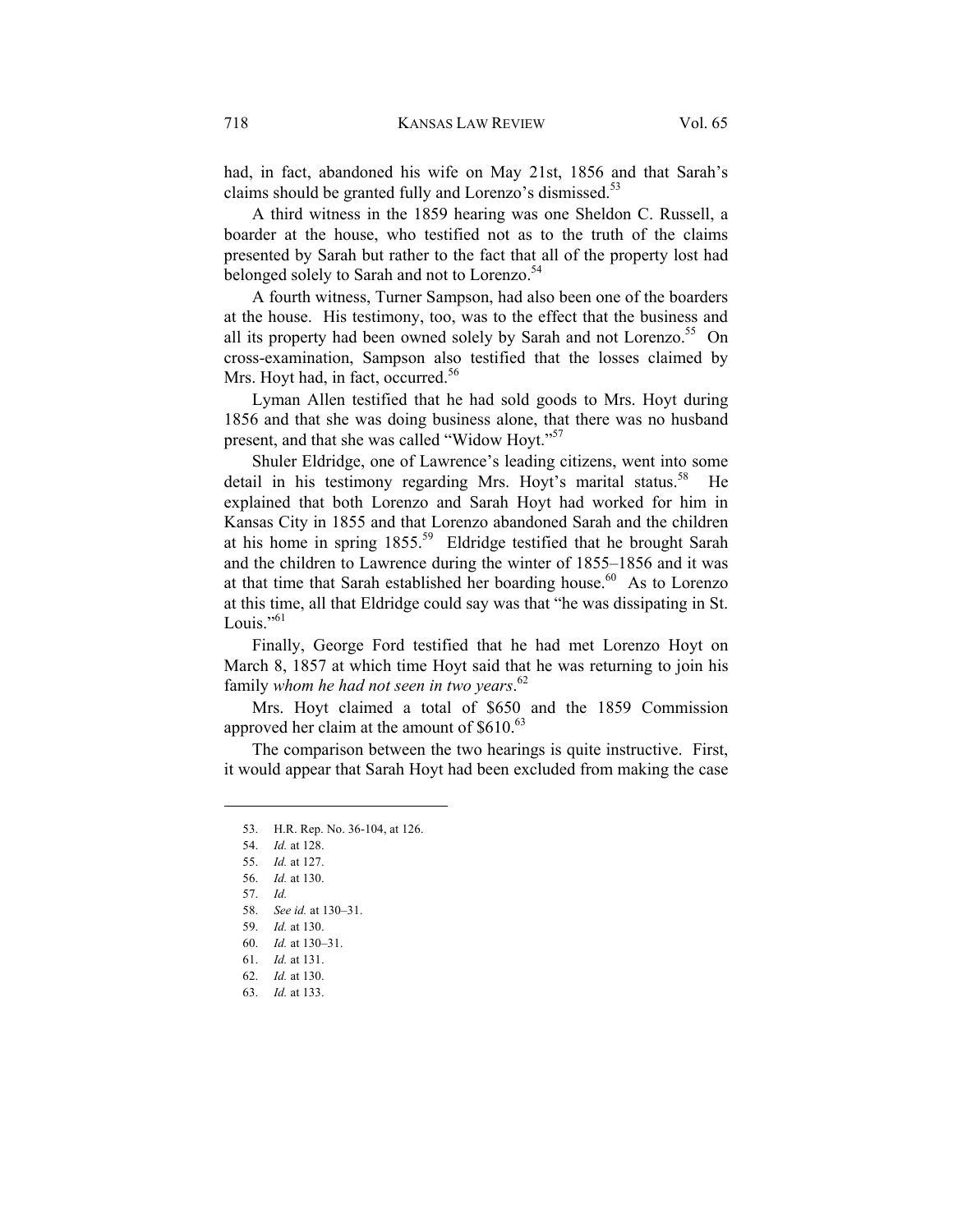in 1857 that she, not Lorenzo, was the appropriate claimant for the damages suffered in the May 1856 raids. This she was able to correct in 1859. Second, the number of witnesses who testified and the extent of their testimony before H.J. Strickler in 1857 differed quite significantly from what occurred in 1859. There were multiple witnesses in 1859, and the testimony printed in the Commission report is far more detailed and shows that the witnesses testified under oath but were cross-examined. Thus, while Commissioner Strickler granted the full amount claimed in 1857, the 1859 Commissioners disallowed a small amount, presumably on the more detailed testimony heard by them.<sup>64</sup> The cross-examination of the witnesses introduced into the 1859 Commission hearings also suggests that the later process was more thorough and, thus, perhaps, more reliable.

The sixty-first claim presented to the Strickler Commission of 1857 came from Charles Robinson, one of the leaders of the Free State movement who would become first governor of the state.<sup>65</sup> Robinson came to Lawrence in June 1854 as confidential agent of the New England Aid Society.<sup>66</sup> Robinson's house was burned on May 21st in 1856. 67 In 1857 he claimed a total loss of \$15,800 which he stated had been caused "by some men who were said to belong to the territorial militia and marshal's posse."68 Among the losses claimed by Robinson were a loss of \$3,500 for the destruction of his house; \$1,500 for the loss of his barn, stable, furniture and other goods; \$300 for his library; \$1,500 for his medical library and surgical instruments; \$3,000 for the loss of clothing, jewelry, and papers; and \$150 for the loss of three rifles (including \$70 for the loss of two Sharpe's rifles) and two Colt's revolvers.69 Interestingly, Robinson also claimed a loss of \$6,000 for "furniture in hotel and used by  $[Clongressional]$   $[Clonmitted$ ."<sup>70</sup> Separately listed was a claim for \$10,000 for "false imprisonment" of four months.<sup>71</sup> In support of his claims, Robinson presented three witnesses: Joel Grover, J.S. Emery, and George F. Earl, all of whom

l

 <sup>64.</sup> Interestingly, while the text of the 1857 Report speaks of a total claim of \$640, this was a mathematical error. The accurate amount was \$650, as was used in the 1859 Report.

 <sup>65.</sup> H.J. Strickler, Claims of the Citizens of the Territory of Kansas, H.R. Misc. Doc. No. 35- 43, at 108 (1858).

 <sup>66.</sup> *See* ETCHESON, *supra* note 39, at 38.

 <sup>67.</sup> H.R. MISC. DOC. NO. 35-43, at 108–09.

 <sup>68.</sup> *Id.* at 109.

 <sup>69.</sup> *Id.*

 <sup>70.</sup> *Id.*

 <sup>71.</sup> *Id.*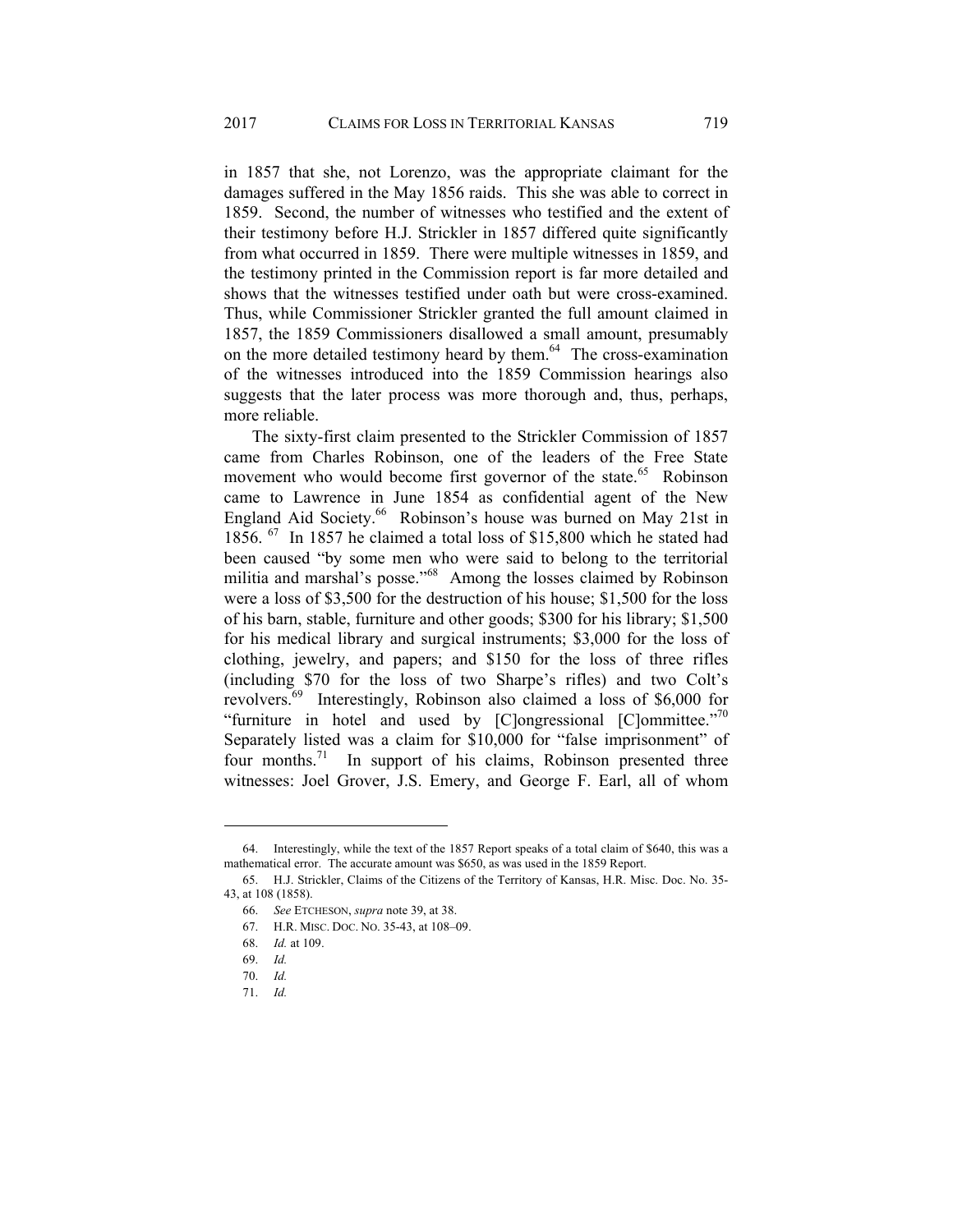swore that Robinson's claims were true and accurate.<sup>72</sup> Commissioner Strickler found that Robinson was entitled to the full \$15,800 claimed for loss of property, but said nothing of Robinson's separate claim for false imprisonment.<sup>73</sup>

Charles Robinson resubmitted his claims to the 1859 Commission.<sup>74</sup> This time his claim totaled \$26,220, including a claim for \$500 for his four months' false imprisonment, when Robinson was held in a proslavery jail.<sup>75</sup> Robinson also added a total \$7,000 for the destruction of three manuscripts he had been working on at the time of the May 21, 1856 raid.<sup>76</sup>

In support of the claim Robinson provided several of his own affidavits, which identified several unpublished manuscripts and books, including \$3,500 for a manuscript history of California and \$2,500 for a manuscript "ready for the press" on anatomy and physiology.<sup>77</sup> A second affidavit covered the house and its contents. These affidavits were supported by an affidavit signed by the same three witnesses who had testified before the 1857 Commission who had knowledge of the contents of the house, and the circumstances of its destruction.<sup>78</sup> In addition, Robinson offered the findings of the 1857 Strickler Commission in further support of his claim.<sup>79</sup> He provided a supporting affidavit from his wife concerning the contents of the house, and specifically the contents of the library and the several manuscripts that had been lost.<sup>80</sup> Finally, Robinson offered the affidavits of three other witnesses who had knowledge of his lost manuscripts who offered opinions concerning their value. $81$  The Commission confirmed the Strickler award of the house and furnishings and other property for a total of \$15,800, refused to award damages for the false imprisonment, reduced the claim for the manuscripts by \$1,971, but awarded interest of  $$3,124<sup>82</sup>$  The final award of \$23,953 was 91% of Robinson's claim. Once again it is obvious that the three commissioners took their responsibilities quite seriously; they did not accept the claims without

 <sup>72.</sup> *Id.* at 109–10.

 <sup>73.</sup> *Id.* at 110.

 <sup>74.</sup> H.R. Comm. of Claims, Kansas Claims, H.R. Rep. No. 36-104, at 402 (1861).

 <sup>75.</sup> *Id.* at 403–04, 407.

 <sup>76.</sup> *Id.* at 403.

 <sup>77.</sup> *Id.*

 <sup>78.</sup> *Id.* at 404.

 <sup>79.</sup> *Id.* at 403–05.

 <sup>80.</sup> *Id.* at 405.

 <sup>81.</sup> *Id.* at 406–07.

 <sup>82.</sup> *Id.* at 408.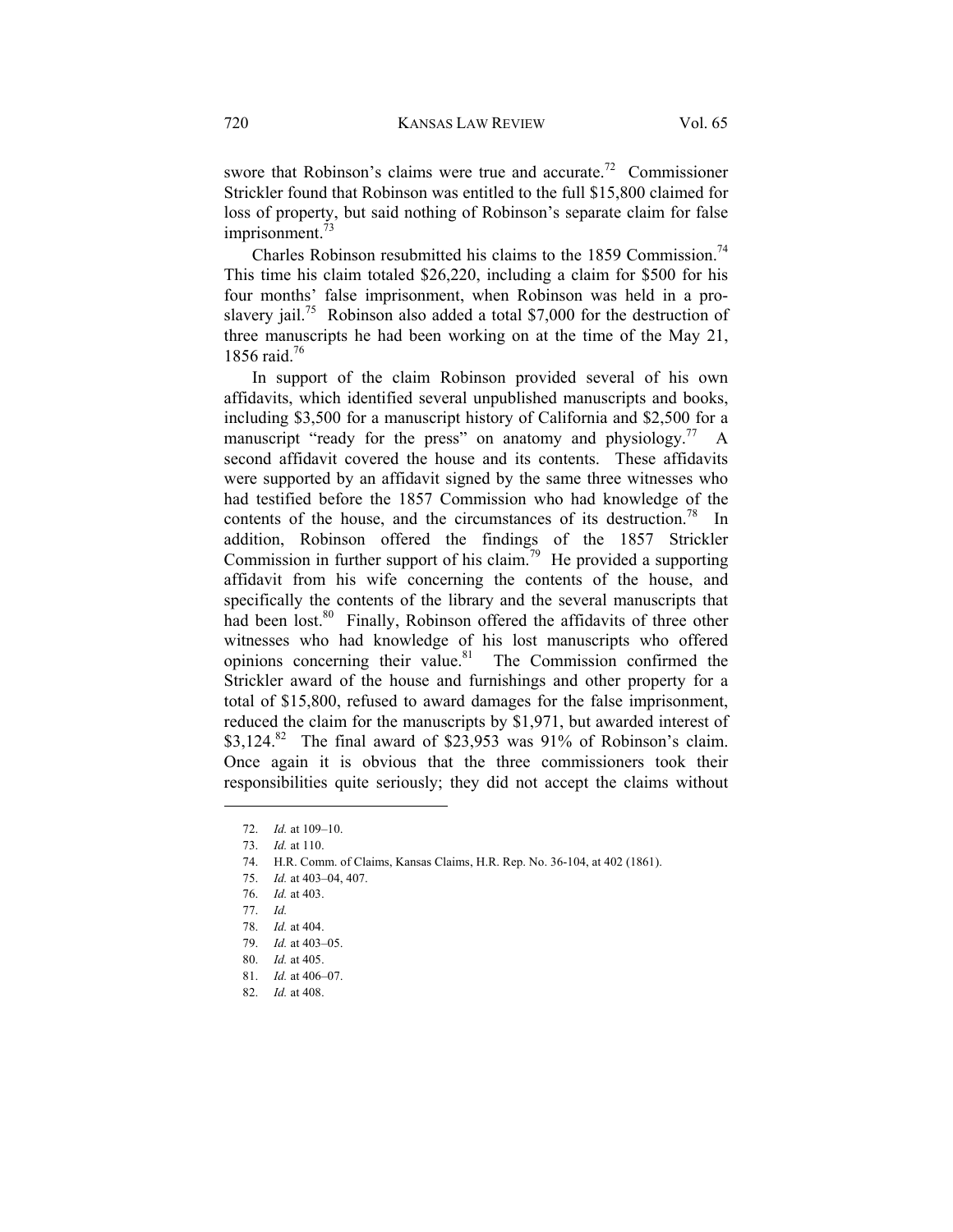applying critical analysis—which in Robinson's case led to his claim of \$7,000 for lost manuscripts to be reduced by more than twenty-five percent—and strictly following the charge as to what claims were within the Commission's jurisdiction (since Robinson's imprisonment was not a loss of property, it fell outside the Commission's charge from the Legislature and was duly denied). Once again, we see that the 1859 Commission submissions by the claimant were significantly more detailed than those provided to the 1857 Commission. Once again, the 1859 Commission agreed substantially with the findings of the 1857 Commission, although, in Robinson's case, made a higher award because the claimant asked for more damages and, presumably, convinced the Commission that the higher claims were justified.

## V. THE LEGAL SIGNIFICANCE OF THE 1857 AND 1859 CLAIMS **COMMISSIONS**

The Claims Commissions of 1857 and 1859 have significance from the legal perspective in several ways. First, they illustrate the legal process by which citizens who felt that they had suffered losses as a result of the insurrection that took place in Kansas Territory could seek to vindicate these losses. Appeals to Congress for compensation for losses were not unheard of. After the New Madrid Earthquake of 1811, Congress passed legislation to compensate farmers and others who had lost property as a result of the natural disaster. $83$  Of course, the compensation authorized by Congress after the Madrid earthquake was quite unusual and the losses were due to an unprecedented natural disaster. Congress also was used to receiving petitions from individuals who felt that they had suffered losses from nonpayment of debts by the federal government. The Kansas claims were substantively different, however, and were unprecedented. In these proceedings, residents of Kansas Territory who had suffered losses as a result of the conflict in the Territory could be divided into those who had suffered losses due to having property taken by federal forces and those who had lost property because of the factional fighting and the frequent, bloody raids carried on by both sides.<sup>84</sup> While the former claims resembled other claims against the federal government, the claims for compensation for losses suffered by private citizens as a result of the acts of other private citizens had no precedent in U.S. law.

 <sup>83.</sup> Act of Feb. 17, 1815, 3 Stat. 211, 13 Cong. Ch. 45.

 <sup>84.</sup> *See supra* notes 8–9 and accompanying text.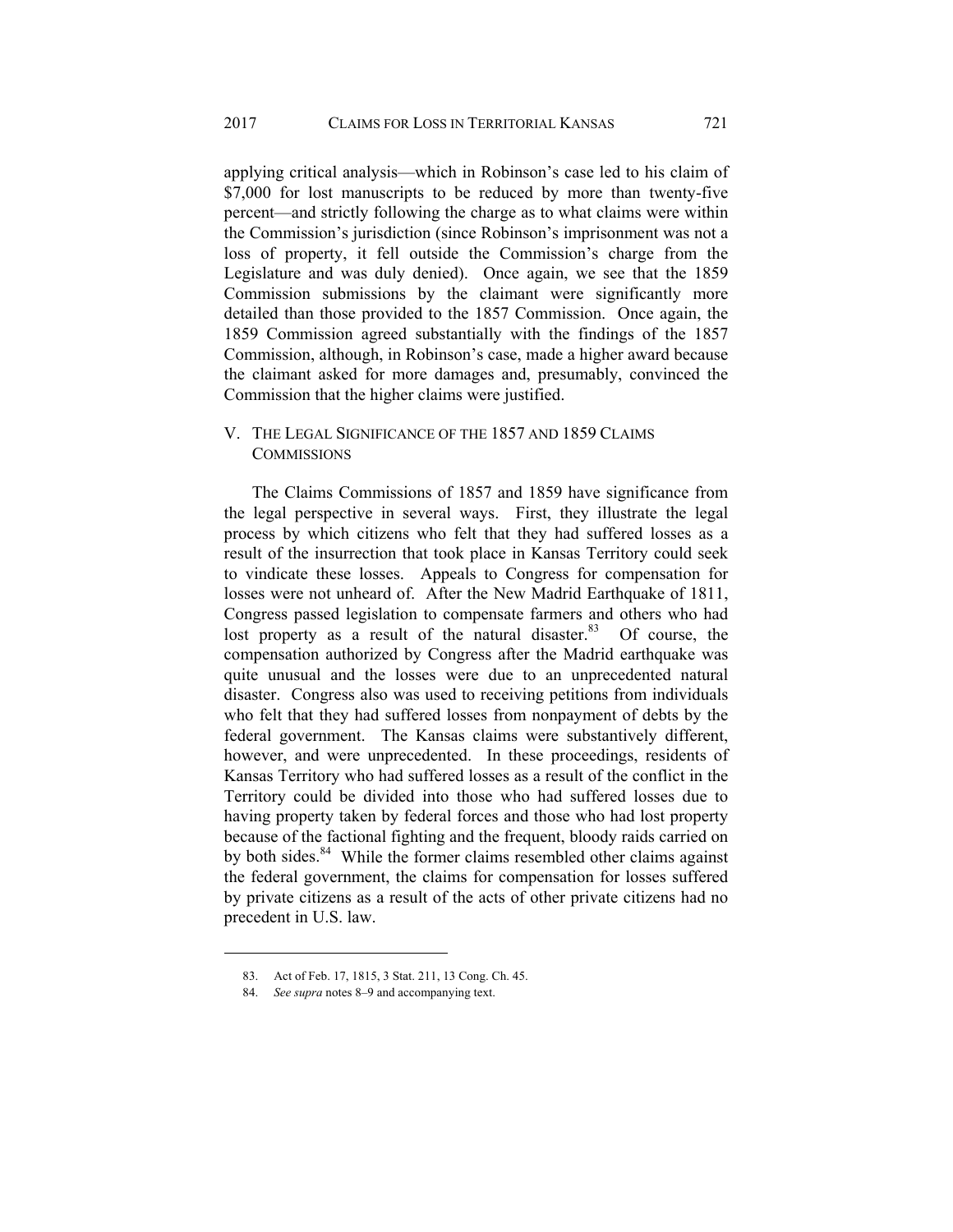From a legal-historical perspective, it is also quite fascinating that the Territorial Legislature authorized this extremely legalistic process in 1857 in the midst of the ongoing battles that have come to be called "Bleeding Kansas." By the time the 1859 Commission was authorized and began its hearings, Kansas Territory was calm and the Free State forces had triumphed. It was in 1859 that the Territorial Legislature passed the Wyandotte Constitution that eventually became the basis for the Kansas Constitution when Kansas was admitted to the Union in January 1861.<sup>85</sup> In 1859 the citizens of Kansas and their representatives were clearly looking towards statehood. But in 1857 Kansas was still in a state of insurrection and the eventual winners of the battle for the soul of the state and whether it would be a free or slave state were still unknown. That the Legislature was willing to authorize a Claims Commission and that the Commission heard claimants from all sides of the controversy is really quite remarkable.

## VI. THE HISTORICAL SIGNIFICANCE OF THE 1857 AND 1859 CLAIMS **COMMISSIONS**

While the reports of the 1857 and 1859 Claims Commissions have significant legal historical importance, they are also extremely important as a historical source for the material culture of Kansas during the territorial period. Generally, when historians wish to reconstruct what daily life was like in an earlier period, they must use sources such as letters, diaries, newspaper advertisements, etc. While all of these can be extremely useful in reconstructing a picture of the material culture of a particular place at a particular time, they are "unverified sources" and are subject to the uncertainties of all historical sources, i.e. fraud, forgery, and general inaccuracy. The Claims Commission Reports, on the other hand, are legal documents in which every claim and valuation of the claims has been presented under oath by the claimant, corroborated by sworn witnesses, and adjudged by a neutral arbiter. These layers of corroboration provided by the legal process followed by the Claims Commissioners gives a level of verifiability almost unheard of in historical research.

The full value of the evidence provided by the Claims Commission Reports can be appreciated by turning for a minute to one of the great debates in United States history: to what extent did American citizens

l

 <sup>85.</sup> On the Wyandotte Constitution, *see Wyandotte Constitution*, KAN. HIST. SOC'Y: KANSAPEDIA, https://www.kshs.org/kansapedia/wyandotte-constitution/13884 (last visited Mar. 24, 2017).